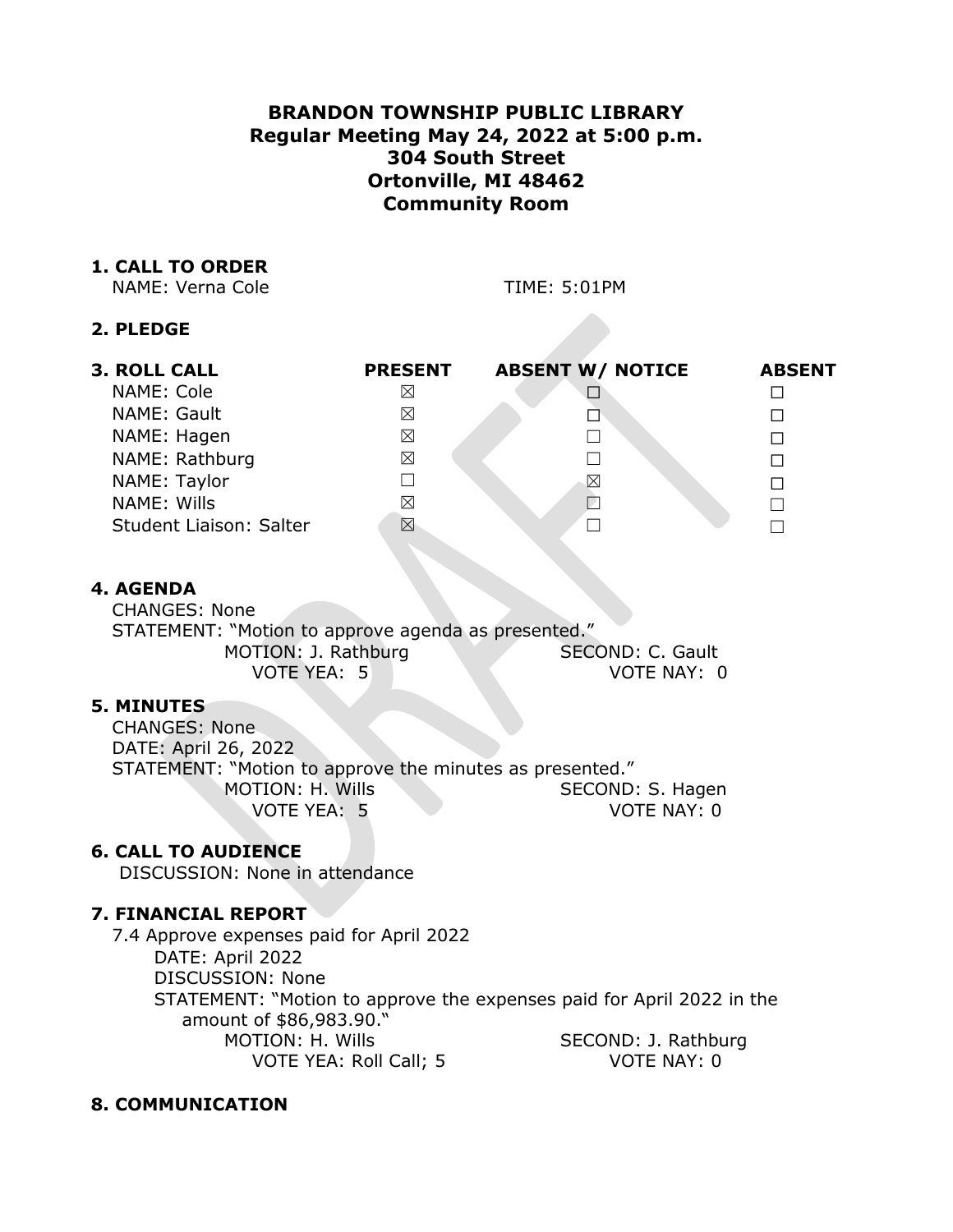### 8.1 Thank You note from BGYA

DISCUSSION: Note was thanking L. Fromwiller for attending the Youth Recognition Ceremony and the Library as a whole for the continued support.

### **9. UNFINISHED BUSINESS**

### **10. NEW BUSINESS**

DISCUSSION: Starting in June, L. Fromwiller will send out a selection of Library Policies for the Board to review each month. Any recommended changes will be brought to the next meeting for discussion and a vote.

#### **11. COMMITTEE REPORT**

- 11.1 Ad-Hoc Parking Lot (Cole, Wills, Rocheleau)
	- DISCUSSION: 8 engineering companies have been contacted for quotes on their offered services. They have until June 3 to provide them. The Committee will then review and bring a recommendation to the Board at the June Meeting. V. Cole will also forward the letter sent to the engineers to the rest of the Board.
- 11.2 Ad-Hoc Meeting Changes (Rathburg, Hagen, Taylor)
	- 11.2.1Recommendations for meeting Minutes

DISCUSSION: The committee provided a list of recommended changes to the meeting minutes concerning sections: Agenda, Minutes, Voting, and Adjournment. Clarification was asked for concerning the Discussion section. STATEMENT: "Motion to accept the Recommendations for New Format for Meeting Minutes as planned."

MOTION: S. Hagen SECOND: H. Wills AMENDMENT: "Motion to accept the Recommendations for New Format for Meeting Minutes and to eliminate the Discussion item on future minutes." MOTION: C. Gault SECOND: J. Rathburg VOTE YEA: 5 VOTE NAY: 0

11.3 Ad-Hoc By-Laws (Gault, Wills)

11.3.1 REVISED Bylaws- Including Appendix I (Director Candidates Checklist, Staff & Board Survey, Questions for References, Interview Questions, Director Interview Rubric, Director Hiring Process) AND Appendix II (Trustee Interview Questions/Rubric, Trustee Appointment Process)

DISCUSSION: Concerns were raised about the inclusion of the United for Libraries Ethics Statement for Trustees and about voting on the Bylaws when all Trustees are not present. The Ethics Statement inclusion was agreed upon as any changes by United for Libraries to this Statement doesn't require an update or revision to the BTPL Bylaws.

STATEMENT: "Motion to approve the Bylaws for the BTPL Board of Trustees as submitted on May 24, 2022."

MOTION: J. Rathburg SECOND: C. Gault VOTE YEA: 4 VOTE NAY: 1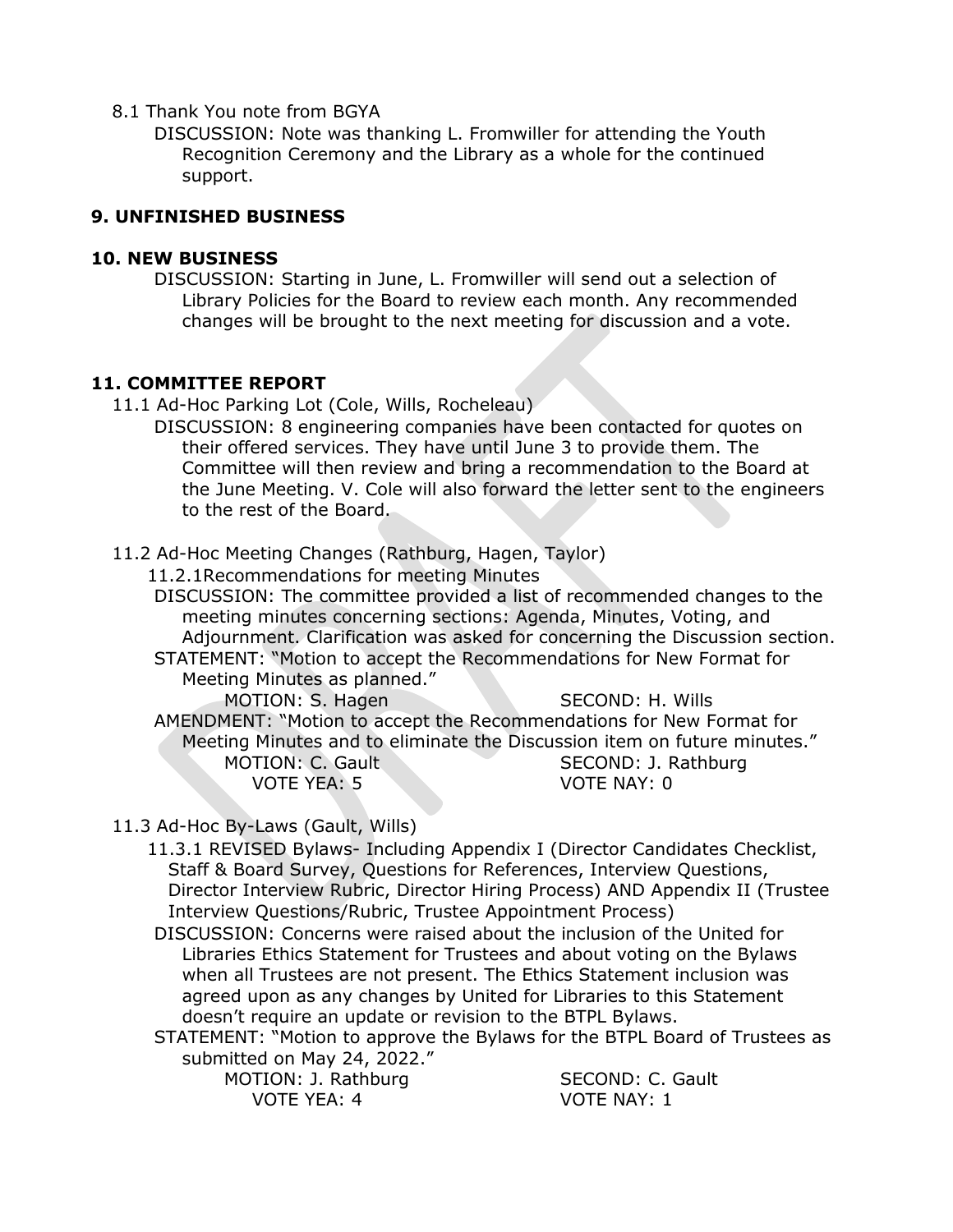11.3.2 ALA/United for Libraries Ethics Statement for Trustees DISCUSSION: This referenced in the Bylaws. See Discussion above.

11.3.3 Bill of Rights

DISCUSSION: This referenced in the Bylaws. See Discussion above.

11.4 Ad-Hoc Trustee Recruitment (Cole, Hagen)

DISCUSSION: On hold and will resume recruitment in 2023 for the 2024 elections.

11.5 Professional Development (Rathburg, Wills)

DISCUSSION: The Library's, Staff's, and Trustee's MLA memberships have been renewed. The Board is reminded that many webinars are recorded and sent to registrants later if you are not able to attend the live webinar.

11.6 Friends Liaison (Rathburg, Taylor)

DISCUSSION: The FOL has agreed that they will give the Library a lump sum in January of each year to be spent at the Library's discretion.

11.7 Student Liaison (Cole, Hagen)

DISCUSSION: No report; Student liaison will resume duties at the start of summer.

11.8 Advocacy (Gault, Hagen)

DISCUSSION: Committee has sent out action notices. Board was reminded to add personal notes to communication with their reps as it is more likely to get a response.

11.9 Budget and Fund Balance (Gault, Taylor)

DISCUSSION: Committee has been looking into the Library's IT services and recommends that the Library's IT Contract be updated and incorporates all that the current contractor does. Committee will start looking into the 2023 Budget after the next meeting.

11.10 Evaluations (Cole, Wills)

11.10.1 Director Evaluation Form

DISCUSSION: Committee clarified that each main section will be receiving a 1- 5 grade scale and a place for a narrative. The provided questions are prompts for the section and don't necessarily have to be answered. C. Gault had recommendations for more questions. The Evaluation will be voted on next month and sent out in July.

## **12. DIRECTOR'S REPORT**

DISCUSSION: The Board asked for an update concerning the HVAC unit for the Adult Dept. Goyette has provided a repair quote and is also looking into the cost and timing for a replacement but there are no updates as of today.

12.1 Staff Reports